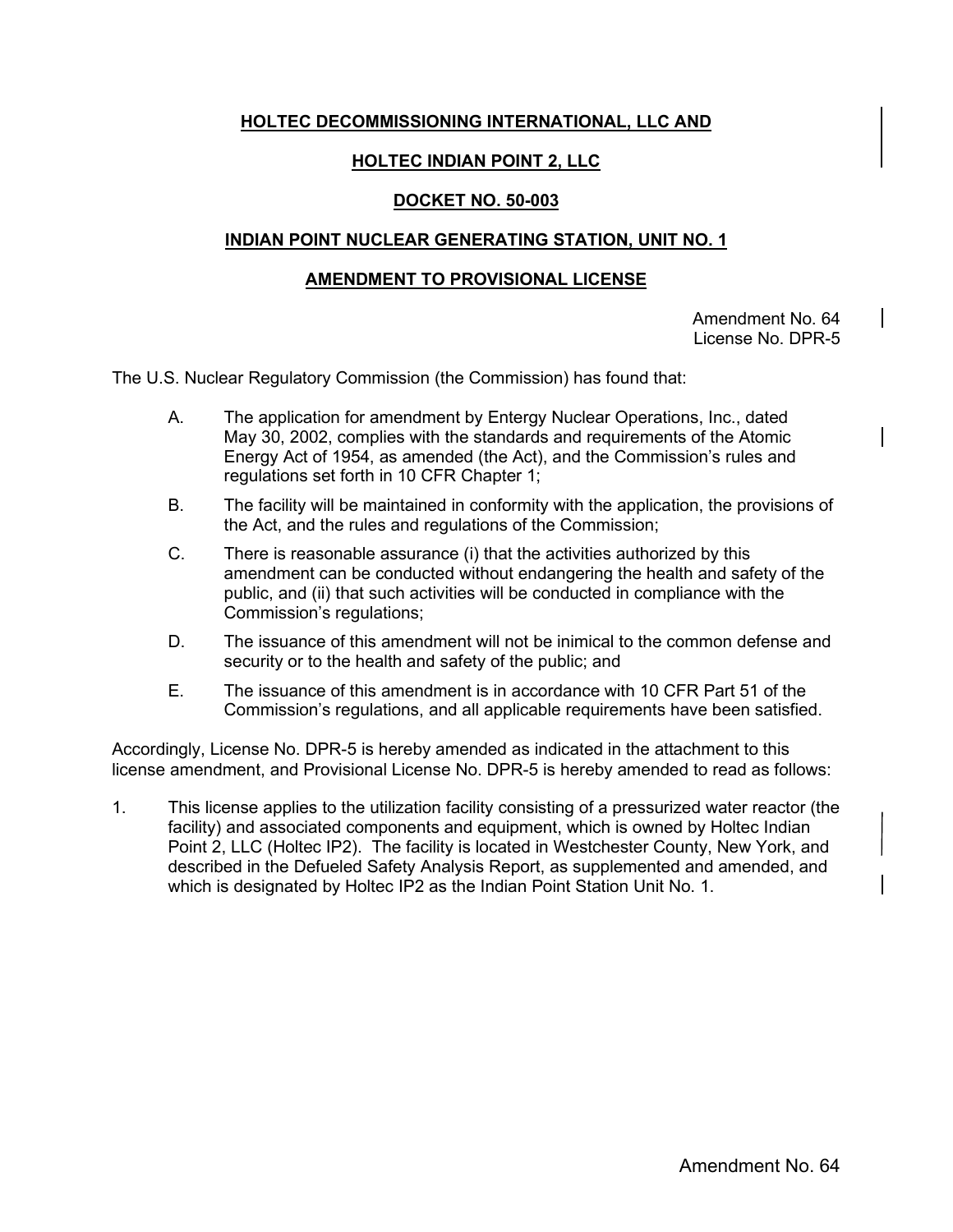- 2. Subject to the conditions and requirements incorporated herein, the U.S. Nuclear Regulatory Commission (hereinafter referred to as "the Commission") hereby licenses:
	- a) Holtec IP2 and HDI, pursuant to Section 104b. of the Act and Title 10 CFR Part 50, "Licensing of Production and Utilization Facilities," to possess but not operate the facility at the designated location in Westchester County, New York, in accordance with the procedures and limitations described in the application and this license;
	- b) HDI, pursuant to the Act and 10 CFR Part 70, to possess up to 1918 kilograms of contained uranium-235 previously received for reactor operation;
	- c) Deleted;
	- d) Deleted;
	- e) HDI, pursuant to the Act and 10 CFR Parts 30 and 70, to possess, but not to separate, such byproduct and special materials as were produced by the prior operation of the facility;
	- f) Deleted.
- 3. This license shall be deemed to contain and is subject to the conditions specified in Sections 50.54 and 50.59 of Part 50, Section 70.32 of Part 70, Section 40.41 of Part 40, and Section 30.32 of Part 30 of the Commission's regulations; is subject to all applicable provisions of the Act and rules, regulations and orders of the Commission now and hereafter in effect; and is subject to the additional conditions specified below:
	- a) Maximum Power Level

HDI is prohibited from taking the reactor to criticality, and the facility shall not be operated at any power level.

b) Technical Specifications

 $\overline{\phantom{a}}$  , where  $\overline{\phantom{a}}$  , where  $\overline{\phantom{a}}$  , where  $\overline{\phantom{a}}$ 

The Technical Specifications contained in Appendices A and B, as revised through Amendment No. 64, are hereby incorporated in the license. HDI shall maintain the facility in accordance with the Technical Specifications.

- c) Deleted
- d) HDI shall fully implement and maintain in effect all provisions of the Commissionapproved physical security, training and qualification, and safeguards contingency plans including amendments made pursuant to provisions of the Miscellaneous Amendments and Search Requirements revisions to 10 CFR 73.55 (51 FR 27817 and 27822), and to the authority of 10 CFR 50.90 and 10 CFR 50.54(p). The combined set of plans**<sup>1</sup>** for the Indian Point Energy Center, which contain Safeguards Information protected under 10 CFR 73.21, is entitled: "Physical Security, Training and Qualification, and Safeguards Contingency Plan, Revision 0," and was submitted by letter dated October 14, 2004, as supplemented by letter dated May 18, 2006.

<sup>1</sup> The Training and Qualification Plan and Safeguards Contingency Plan are Appendices to the Security Plan.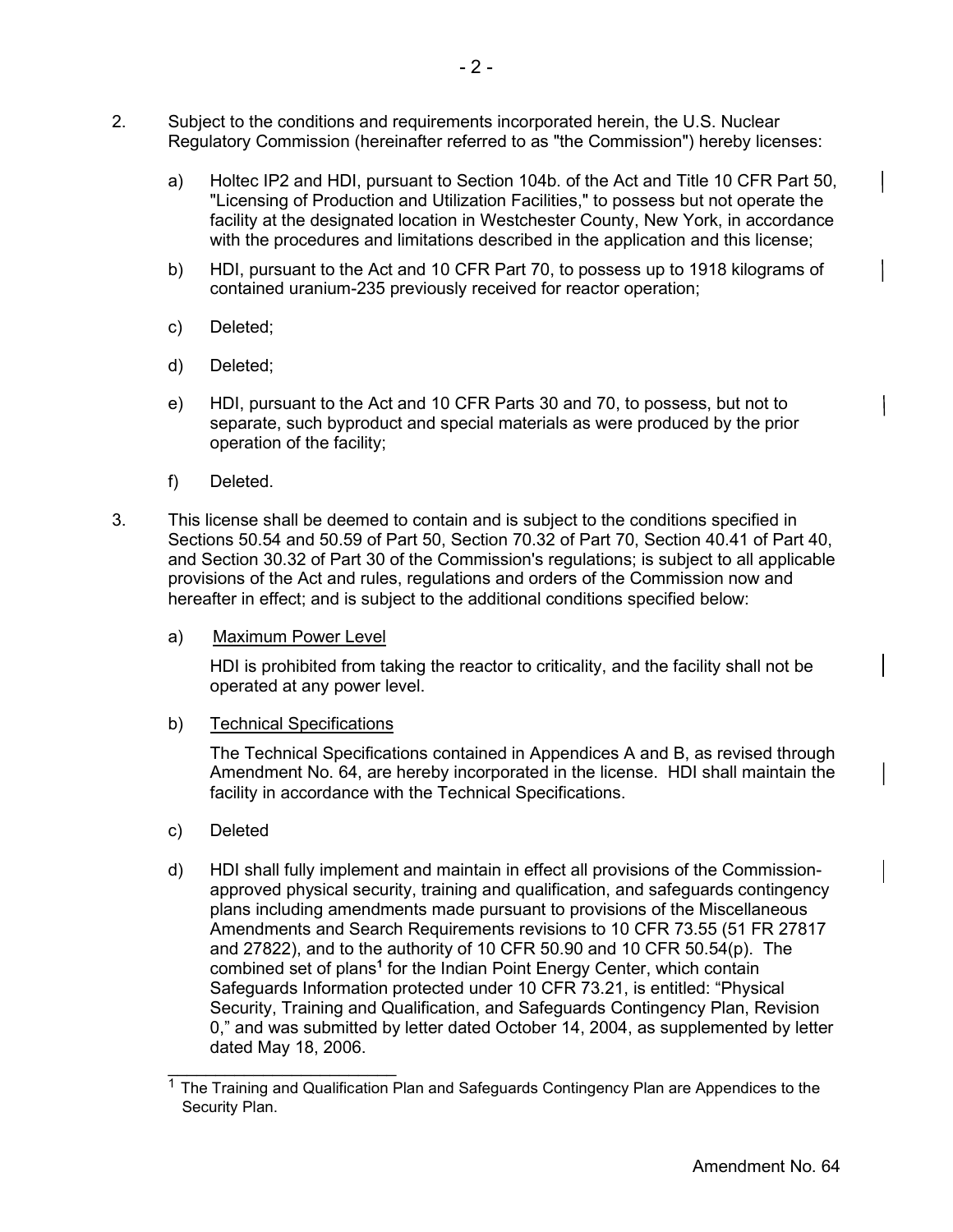HDI shall fully implement and maintain in effect all provisions of the Commissionapproved cyber security plan (CSP), including changes made pursuant to the authority of 10 CFR 50.90 and 10 CFR 50.54(p). The HDI CSP was approved by License Amendment No. 55, as supplemented by changes approved by License Amendment Nos. 57, 59, and 60.

HDI has been granted Commission authorization to use "stand alone preemption authority" under Section 161A of the Atomic Energy Act, 42 U.S.C. 2201a with respect to the weapons described in Section II supplemented with Section Ill of Attachment 1 to its application submitted by letter dated August 20, 2013, as supplemented by letters dated November 21, 2013, and July 24, 2014, and citing letters dated April 27, 2011, and January 4, 2012. HDI shall fully implement and maintain in effect the provisions of the Commission-approved authorization.

- 4. Deleted
- 5. Deleted
- 6. Deleted
	- a) Deleted
	- b) Provisional Trust
		- (i) The provisional trust agreement must be in a form acceptable to the NRC.
		- (ii) Investments in the securities or other obligations of Holtec International or its affiliates, subsidiaries, successors, or assigns are and shall be prohibited. Except for investments tied to market indexes or other non-nuclear-sector mutual funds, investments in any entity owning one or more nuclear power plants are and shall be prohibited.
		- (iii) The provisional trust agreement must provide that no disbursements or payments from the trust, other than for ordinary administrative expenses, shall be made by the trustee unless the trustee has first given the Director of the Office of Nuclear Reactor Regulation 30 days prior written notice of payment. The provisional trust agreement shall further contain a provision that no disbursements or payments from the trust shall be made if the trustee receives prior written notice of objection from the NRC.
		- (iv) The provisional trust agreement must provide that the agreement cannot be amended in any material respect, or terminated, without 30 days prior written notification to the Director of the Office of Nuclear Reactor Regulation.
		- (v) The appropriate section of the provisional trust agreement shall state that the trustee, investment advisor, or anyone else directing the investments made in the trust shall adhere to a "prudent investor" standard, as specified in 18 CFR 35.32(a)(3) of the Federal Energy Regulatory Commission's regulations.
		- (vi) Use of assets in the provisional trust, in the first instance, shall be limited to the expenses related to decommissioning IP1 or IP2 as defined by the NRC in its regulations and issuances, and as provided in this license and any amendments thereto.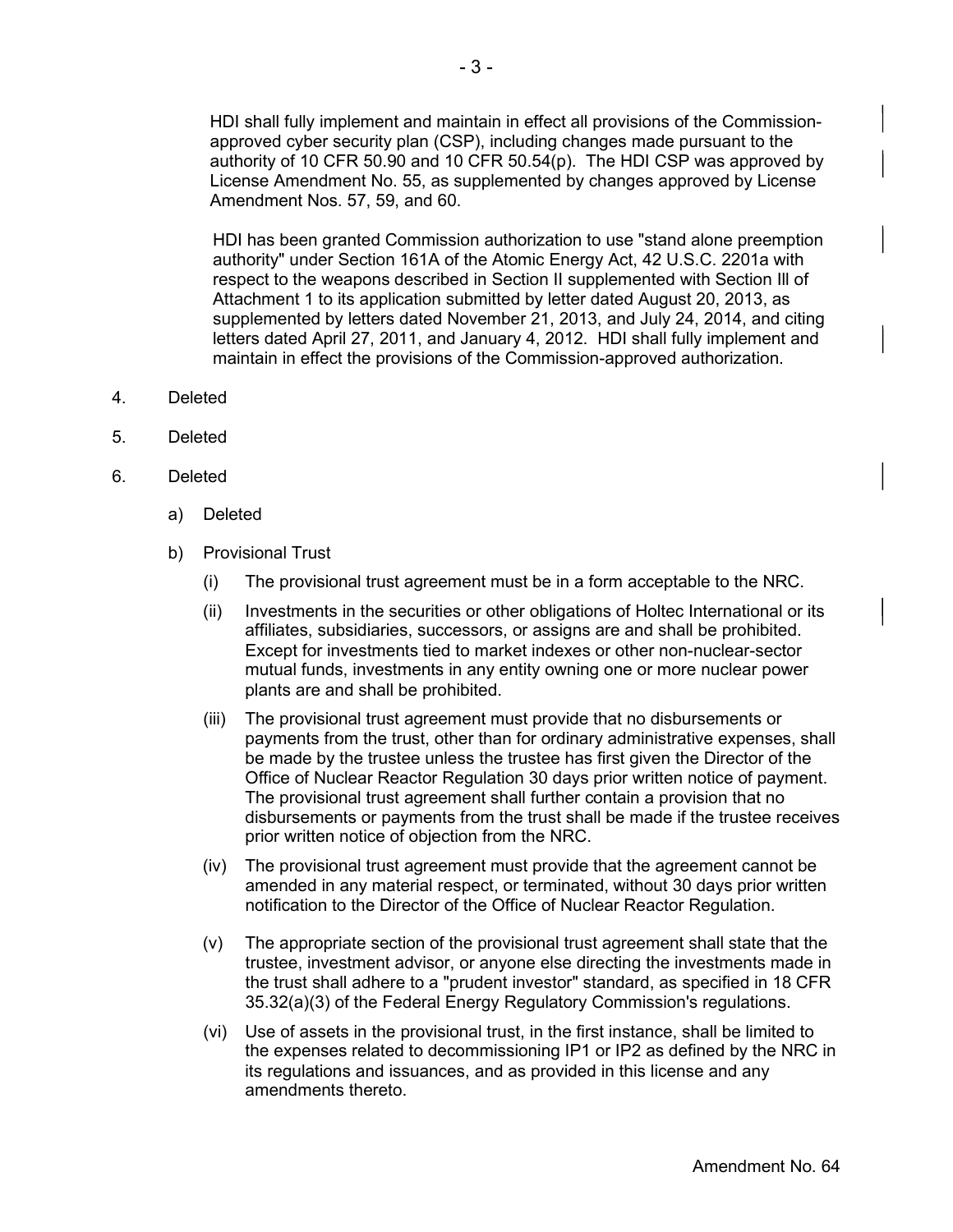- (c) Deleted
- 7. Deleted
- 8. Deleted
- 9. The approved Decommissioning Plan supplements the Defueled Safety Analysis Report (DSAR) and the licensee may (i) make changes in the facility or procedures as described in the DSAR or the Decommissioning Plan and (ii) conduct tests, or experiments not described in the DSAR or Decommissioning Plan, without prior Commission approval, provided the requirements of 10 CFR 50.59 and 10 CFR 50.82(a)(6) and (7) are satisfied.
- 10. The amended license is effective as of the date of issuance and until the Commission notifies the licensee in writing that the license is terminated.

FOR THE ATOMIC ENERGY COMMISSION

 Original signed by E. G. Case

R. L. Doan, Director Division of Reactor Licensing

Date of Issuance: October 29, 1965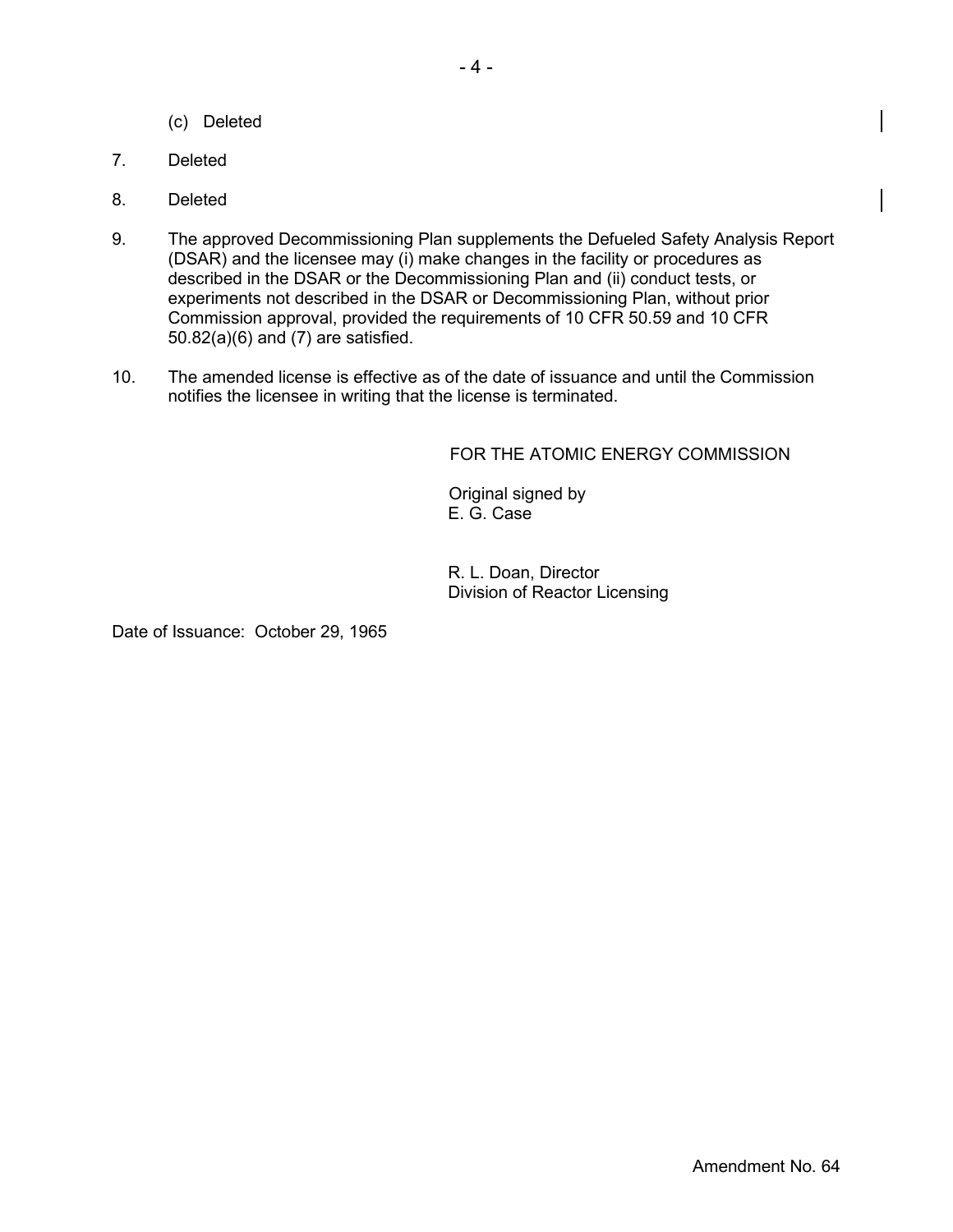Appendix A to

Provisional License DPR-5

for

Holtec Indian Point 2, LLC and Holtec Decommissioning International, LLC

Indian Point Station

Unit No. 1

Docket No. 50-3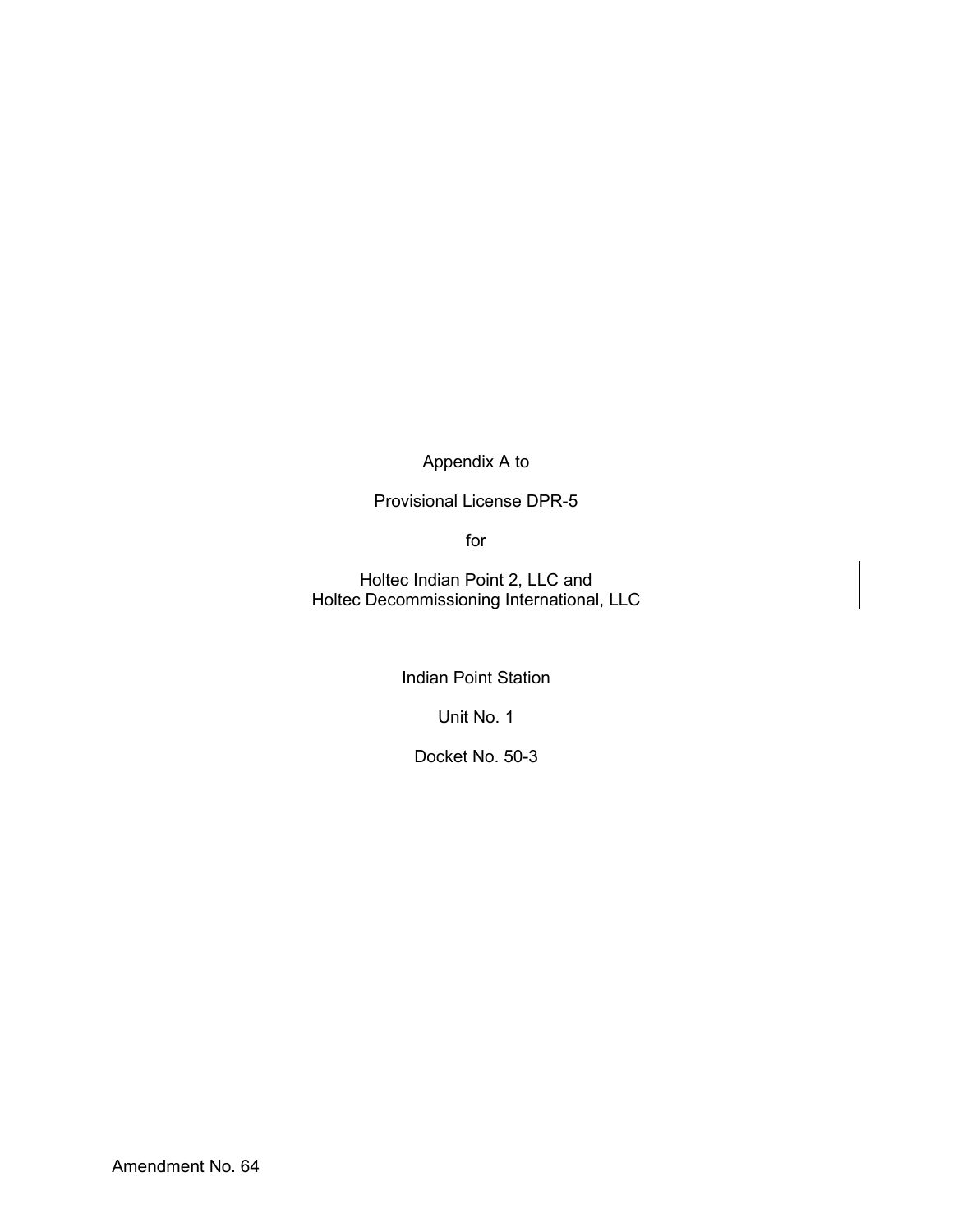# **PERMANENTLY DEFUELED TECHNICAL SPECFICATIONS**

## **TABLE OF CONTENTS**

| <u>Section</u> |                                                         | <u>Title</u>                                 | Page           |
|----------------|---------------------------------------------------------|----------------------------------------------|----------------|
| 1.0            | <b>General Information</b>                              |                                              | 1              |
|                | 1.1                                                     | <b>Definitions</b>                           | 1              |
|                | 1.2                                                     | <b>Exclusion Distance</b>                    | $\overline{2}$ |
| 2.0            | <b>Reactor Facility Design Performance Requirements</b> |                                              | $\overline{2}$ |
|                | 2.1                                                     | <b>Deleted</b>                               | $\overline{2}$ |
|                | 2.2                                                     | <b>Fuel Storage</b>                          | $\overline{2}$ |
| 3.0            | Administrative and Procedural Safeguards                |                                              | $\overline{2}$ |
|                | 3.1                                                     | Responsibility                               | $\overline{2}$ |
|                | 3.2                                                     | Organization                                 | $\overline{2}$ |
|                | 3.3                                                     | <b>Operating Instructions and Procedures</b> | $\overline{2}$ |
| 4.0            | <b>Operating Limitations</b>                            |                                              | $\overline{2}$ |
|                | 4.1                                                     | <b>Deleted</b>                               | $\overline{2}$ |
|                | 4.2                                                     | Release of Radioactive Liquids and Gases     | $\overline{2}$ |
|                | 4.3                                                     | <b>Deleted</b>                               | 3              |
|                | 4.4                                                     | Deleted                                      | 3              |
|                | 4.5                                                     | Radiological Environmental Monitoring        | 3              |
| 5.0            | Maintenance                                             |                                              | 3              |
|                | 5.1                                                     | General                                      | 3              |
|                | 5.2                                                     | <b>Testing</b>                               | 3              |
| 6.0            |                                                         | <b>Plant Reporting Requirements</b>          | 3              |
|                |                                                         |                                              |                |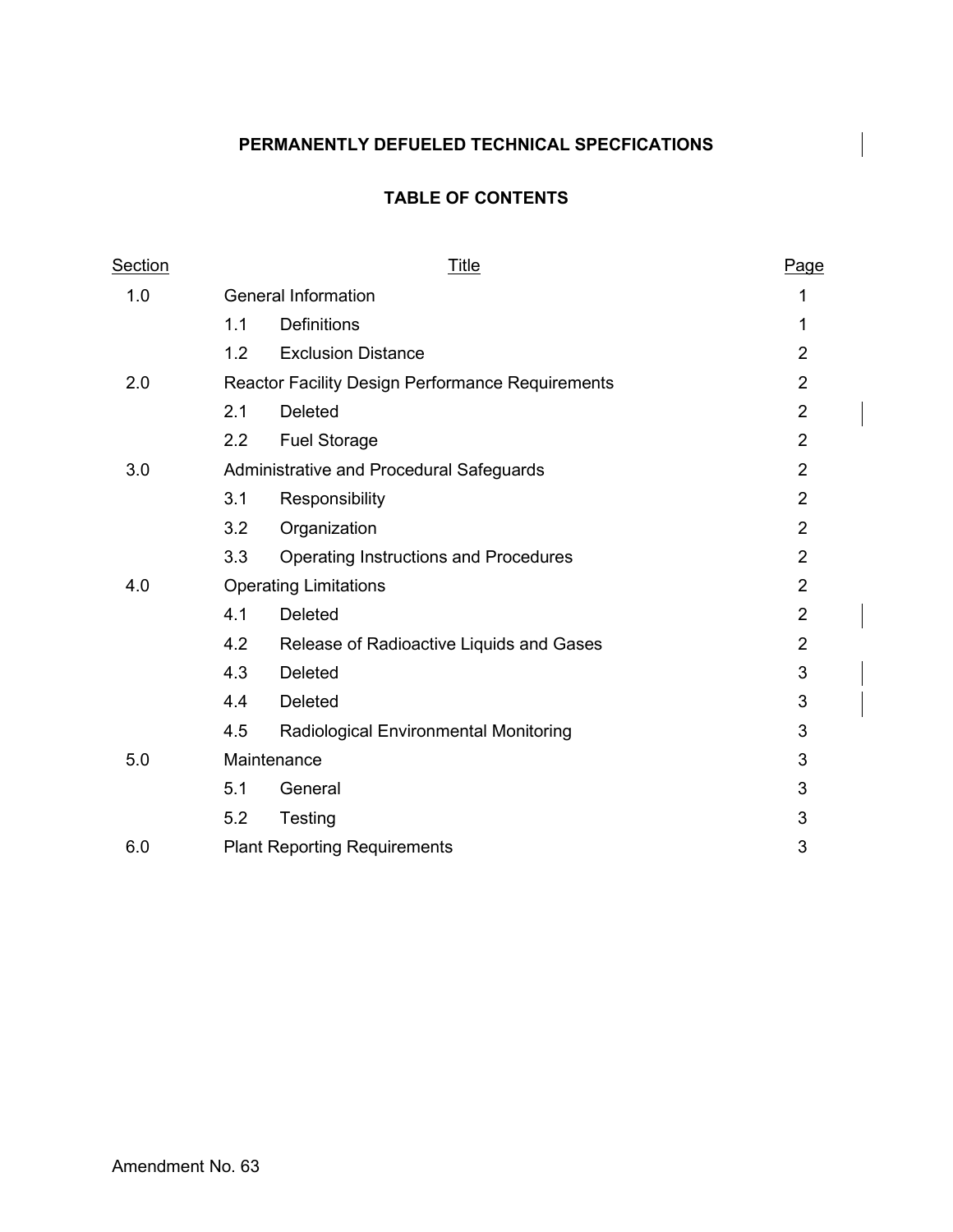## Appendix A to

### Provisional License DPR-5

For the

Holtec Indian Point 2, LLC and Holtec Decommissioning International, LLC

### **1.0 GENERAL INFORMATION**

The facility, known as the Indian Point Station Unit No. 1, is located on a site in the Village of Buchanan, Westchester County, New York. The Indian Point Station Unit No. 2 and the Indian Point Station Unit No. 3 share this site.

Indian Point Unit No. 1 includes a pressurized water reactor, which operated with an authorized maximum steady state power level of 615 thermal megawatts until October 31, 1974. Pursuant to the June 19, 1980 "Commission Order Revoking Authority to Operate Facility" and the "Decommissioning Plan for Indian Point Unit No. 1" approved by the NRC in an Order dated January 31, 1996, the reactor remains in a defueled status and some of the facilities' structures, systems, and components support activities at Indian Point Units 1, 2, and 3. Unit No. 1 and Unit No. 2 are physically contiguous and share a number of systems and facilities as well as a common organization. The technical specifications contained herein recognize this commonality as well as the intended use of the Unit No. 1 facilities to support Unit Nos. 2 and 3 until the fuel for these units is transferred from the spent fuel pits to an offsite storage facility, and contain specific references to Appendix A to the Indian Point Unit No. 2 Facility License No. DPR-26. Unit No. 1 contains radioactive waste processing facilities, which provide waste processing services for Unit Nos. 1, 2, and 3. Radiological effluent limits are met on an overall site basis and specific operating limits and surveillance requirements for effluent monitoring instrumentation, including stack noble gas monitoring, are discussed in the Offsite Dose Calculation Manual.

#### 1.1 Definitions

## Offsite Dose Calculation Manual (ODCM)

The Offsite Dose Calculation Manual contains the current methodology and parameters used in the calculation of offsite doses due to radioactive gaseous and liquid effluents, in the calculation of gaseous and liquid effluent monitoring alarm/trip setpoints, and in the conduct of the environmental radiological monitoring program. Requirements for the ODCM are specified in Appendix A to the Indian Point Nuclear Generating Unit No. 2 Facility License No. DPR-26.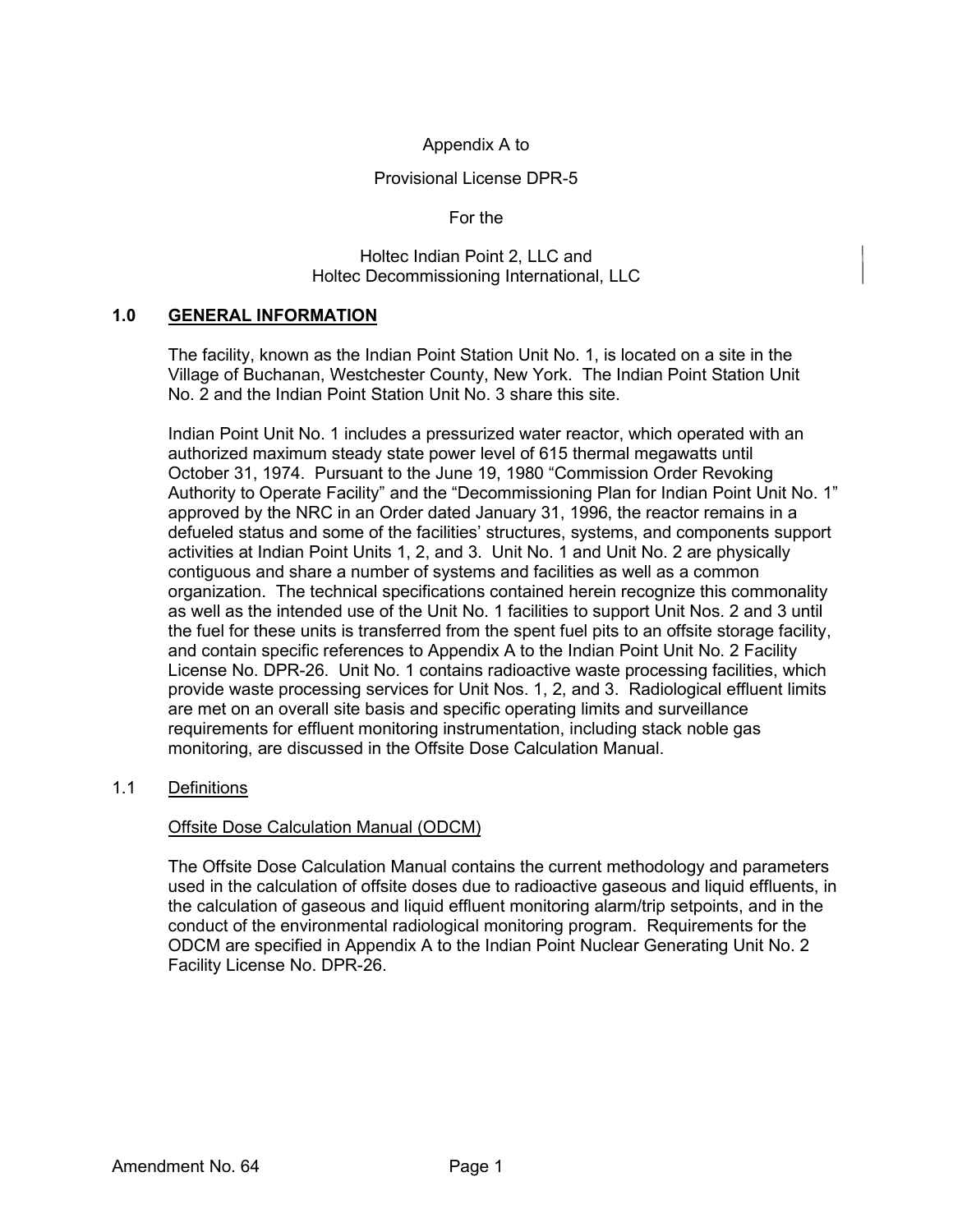#### 1.2 Exclusion Distance

- 1.2.1 The minimum distance from the reactor facility to the nearest land boundary of the exclusion area, as defined in 10 CFR 100 shall be 1400 feet.
- 1.2.2 The minimum distance from the reactor center line to the boundary of the site exclusion area and the outer boundary of the low population zone as defined in 10 CFR 100.3 is 460 meters and 1100 meters, respectively.

## **2.0 REACTOR FACILITY DESIGN PERFORMANCE REQUIREMENTS**

## 2.1 Deleted

## 2.2 Fuel Storage

No fuel shall be stored in the Unit No. 1 spent fuel storage area.

## **3.0 ADMINISTRATIVE AND PROCEDURAL SAFEGUARDS**

### 3.1 Responsibility

Responsibilities are as specified in Appendix A to the Indian Point Nuclear Generating Unit No. 2 Facility License No. DPR-26.

### 3.2 Organization

The organization requirements are as specified in Appendix A to the Indian Point Nuclear Generating Unit No. 2 Facility License No. DPR-26.

The Shift Manager is responsible for the Unit No. 1 facility.

#### 3.3 Operating Instructions and Procedures

- 3.3.1 No fuel will be loaded into the reactor core or moved into the reactor containment building without prior review and authorization by the Nuclear Regulatory Commission.
- 3.3.2 Detailed written instruction setting forth procedures used in connection with the facility shall conform to the requirements specified in Appendix A to the Indian Point Nuclear Generating Unit No. 2 Facility License No. DPR-26.

## **4.0 OPERATING LIMITATIONS**

4.1 Deleted

## 4.2 Release of Radioactive Liquids and Gases

The concentration of radioactive materials released in liquid or gaseous form to unrestricted areas shall not exceed the limits specified in 10 CFR Part 20. Release of radioactive liquids and gases shall also be consistent with the requirements of 10 CFR Part 50, Appendix I, as specified in the ODCM.